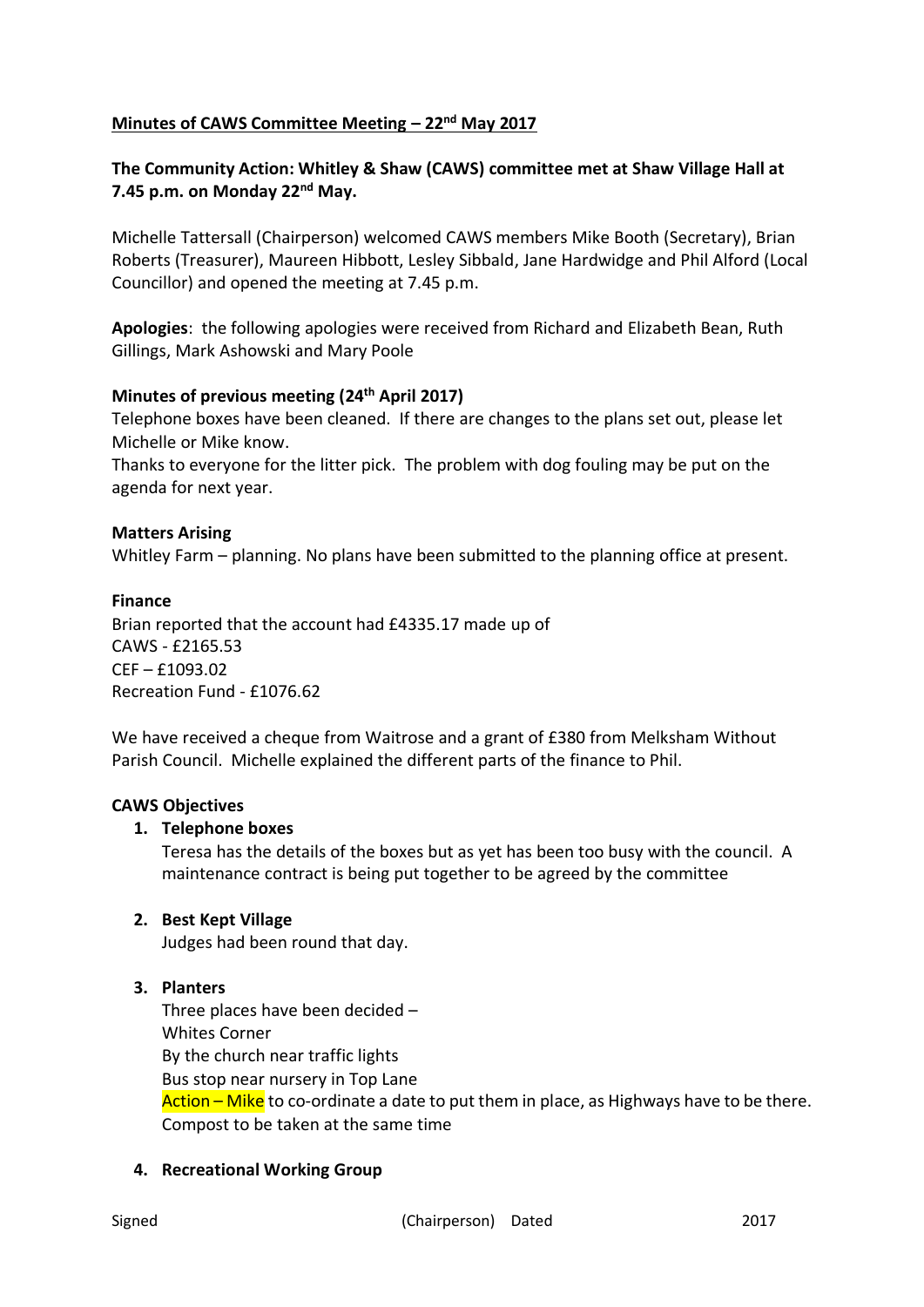There are to be quotes from 9 companies with regard to play equipment

### **5. Footpaths and stiles.**

MELW89 stile – an email from Jo. Action – Mike to find the address of Paul Richards

### **6. 30 mph stickers**

These have been stuck onto black bins and some blue ones. People seem very happy that something is being done.

### **7. Summer Event 2017**

8<sup>th</sup> July

Action – Richard to do contingency plan There is a problem with power in siting the stage in the top corner and we are looking to use someone's outside socket. Action – Michelle to ask Geoff/Bernie

A local band is playing for just expenses. £50 for musicians. Ice cream seller and face painter are booked. The ice cream seller is giving 20% of the profits and the face painter is giving a contribution Drinks are being done by White Hart, Atworth Barbecue and crepes are being done by the Scouts.

Meetings – 31 May, 13 June and 3 July at 7.30 p.m. at White Hart

Brian produced a spreadsheet of expenditure and income for the committee to see. There was a discussion about the Portaloos, which we may not need - **Action Michelle** to asked Teresa about the rules. We are going to take donations on the day.

Lesley to ask Caroline in the local shop if we could have some sweets to sell on the day. Maureen to collect on 31<sup>st</sup> May.

# **8. Community Emergency Group** – nothing to report

# **9. Speed Watch Report**

Mike Booth will sign up for Speed Watch training at the earliest opportunity.

### **10. Neighbourhood Plan**

Plan is ready with some preferred sites for building. There will be a consultation in the summer. The document will then go to Wiltshire Council for review, then an external review and then to a referendum.

### **11. Connect Magazine**

A final issue is being edited by Sue and John Hardy with an appeal for an editor.

### **Community News**

**Christmas at Lowden**. Sinclairs are holding 2nd December for us. Hire charge £350 with use of the restaurant if we can sell £50 tickets (minimum). Will provide buffet at £15/20 per head to include hot food and salads.